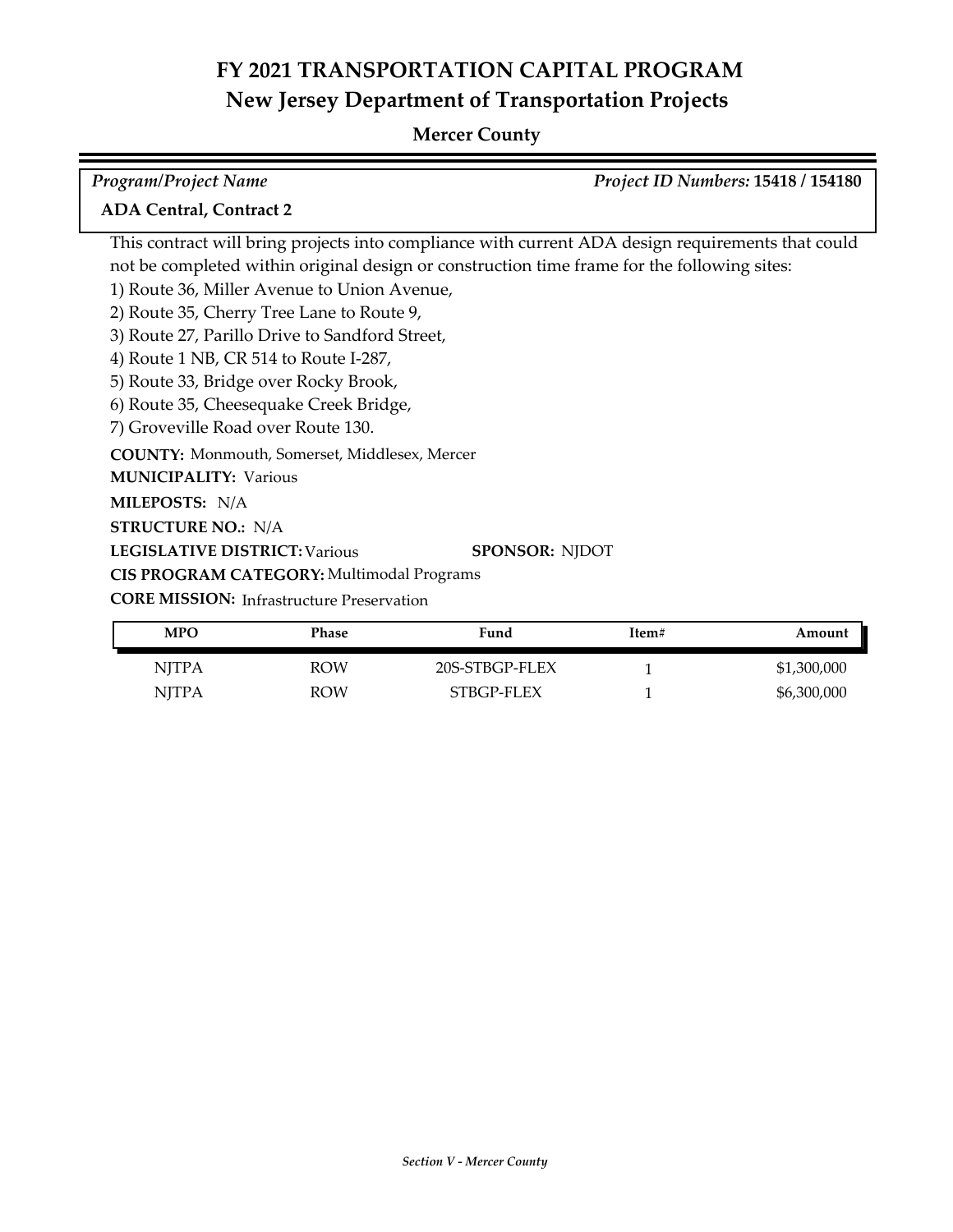| Program/Project Name                                                                                                                                                                                                                                                                                                                                                                                                                                                                                                                                                                                                                                                                                                                                                                                                                                                                                                                                                                                                                                                                                          |            |            |       | Project ID Numbers: 15322 / 153220 |
|---------------------------------------------------------------------------------------------------------------------------------------------------------------------------------------------------------------------------------------------------------------------------------------------------------------------------------------------------------------------------------------------------------------------------------------------------------------------------------------------------------------------------------------------------------------------------------------------------------------------------------------------------------------------------------------------------------------------------------------------------------------------------------------------------------------------------------------------------------------------------------------------------------------------------------------------------------------------------------------------------------------------------------------------------------------------------------------------------------------|------------|------------|-------|------------------------------------|
| Delaware & Raritan Canal Bridges                                                                                                                                                                                                                                                                                                                                                                                                                                                                                                                                                                                                                                                                                                                                                                                                                                                                                                                                                                                                                                                                              |            |            |       |                                    |
|                                                                                                                                                                                                                                                                                                                                                                                                                                                                                                                                                                                                                                                                                                                                                                                                                                                                                                                                                                                                                                                                                                               |            |            |       |                                    |
| Initiated by the Bridge Management System, this program provides funding for improvements to<br>structures along the Delaware and Raritan (D&R) Canal. Locations include, but are not limited to:<br>Carnegie Road, Bridge over D&R Feeder Canal; County Route (CR) 571 (Washington Road), Bridge<br>over D&R Canal; Landing Lane (CR 609), Bridge over D&R Canal, Route 206, Bridge over D&R<br>Feeder Canal; Hermitage Avenue, Bridge over D&R Feeder Canal; River Drive, Bridge over D&R<br>Feeder Canal; Bridge over D&R Canal at Lock No. 3; Coryell Street, Bridge over D&R Feeder Canal;<br>CR 533 (Quaker Road), Bridge over D&R Canal; Manville Causeway (CR 623), Bridge over D&R<br>Canal; Griggstown Causeway (CR 632), Bridge over D&R Canal; CR 527 (Main Street), Bridge over<br>D&R Canal; and Chapel Drive at CR 623, Bridge over D&R Canal.<br>COUNTY: Mercer, Hunterdon, Middlesex, Somerset<br><b>MUNICIPALITY: Various</b><br>MILEPOSTS: N/A<br><b>STRUCTURE NO.: Various</b><br><b>SPONSOR: NJDOT</b><br>LEGISLATIVE DISTRICT: 15, 16, 17<br><b>CIS PROGRAM CATEGORY: Bridge Assets</b> |            |            |       |                                    |
| <b>CORE MISSION: Infrastructure Preservation</b>                                                                                                                                                                                                                                                                                                                                                                                                                                                                                                                                                                                                                                                                                                                                                                                                                                                                                                                                                                                                                                                              |            |            |       |                                    |
| <b>MPO</b>                                                                                                                                                                                                                                                                                                                                                                                                                                                                                                                                                                                                                                                                                                                                                                                                                                                                                                                                                                                                                                                                                                    | Phase      | Fund       | Item# | Amount                             |
| Statewide                                                                                                                                                                                                                                                                                                                                                                                                                                                                                                                                                                                                                                                                                                                                                                                                                                                                                                                                                                                                                                                                                                     | <b>ERC</b> | STBGP-FLEX | 61    | \$5,000,000                        |
| Program/Project Name<br>Duck Island Landfill, Site Remediation                                                                                                                                                                                                                                                                                                                                                                                                                                                                                                                                                                                                                                                                                                                                                                                                                                                                                                                                                                                                                                                |            |            |       | Project ID Numbers: 99334 / 993340 |
| The NJDOT completed construction that properly sealed the site of the landfill in 2001. NJ<br>Department of Environmental Protection requires continued monitoring of the site due to<br>contamination levels at the landfill. This monitoring requirement is typical for a landfill with<br>contamination.<br><b>COUNTY: Mercer</b><br><b>MUNICIPALITY: Hamilton Twp</b><br>MILEPOSTS: N/A<br><b>STRUCTURE NO.: N/A</b><br><b>LEGISLATIVE DISTRICT:14</b><br><b>SPONSOR: NJDOT</b><br><b>CIS PROGRAM CATEGORY: Road Assets</b><br><b>CORE MISSION:</b> Infrastructure Preservation                                                                                                                                                                                                                                                                                                                                                                                                                                                                                                                           |            |            |       |                                    |
| <b>MPO</b>                                                                                                                                                                                                                                                                                                                                                                                                                                                                                                                                                                                                                                                                                                                                                                                                                                                                                                                                                                                                                                                                                                    | Phase      | Fund       | Item# | Amount                             |
| <b>DVRPC</b>                                                                                                                                                                                                                                                                                                                                                                                                                                                                                                                                                                                                                                                                                                                                                                                                                                                                                                                                                                                                                                                                                                  | EC         | 20S-STATE  | 220   | \$100,000                          |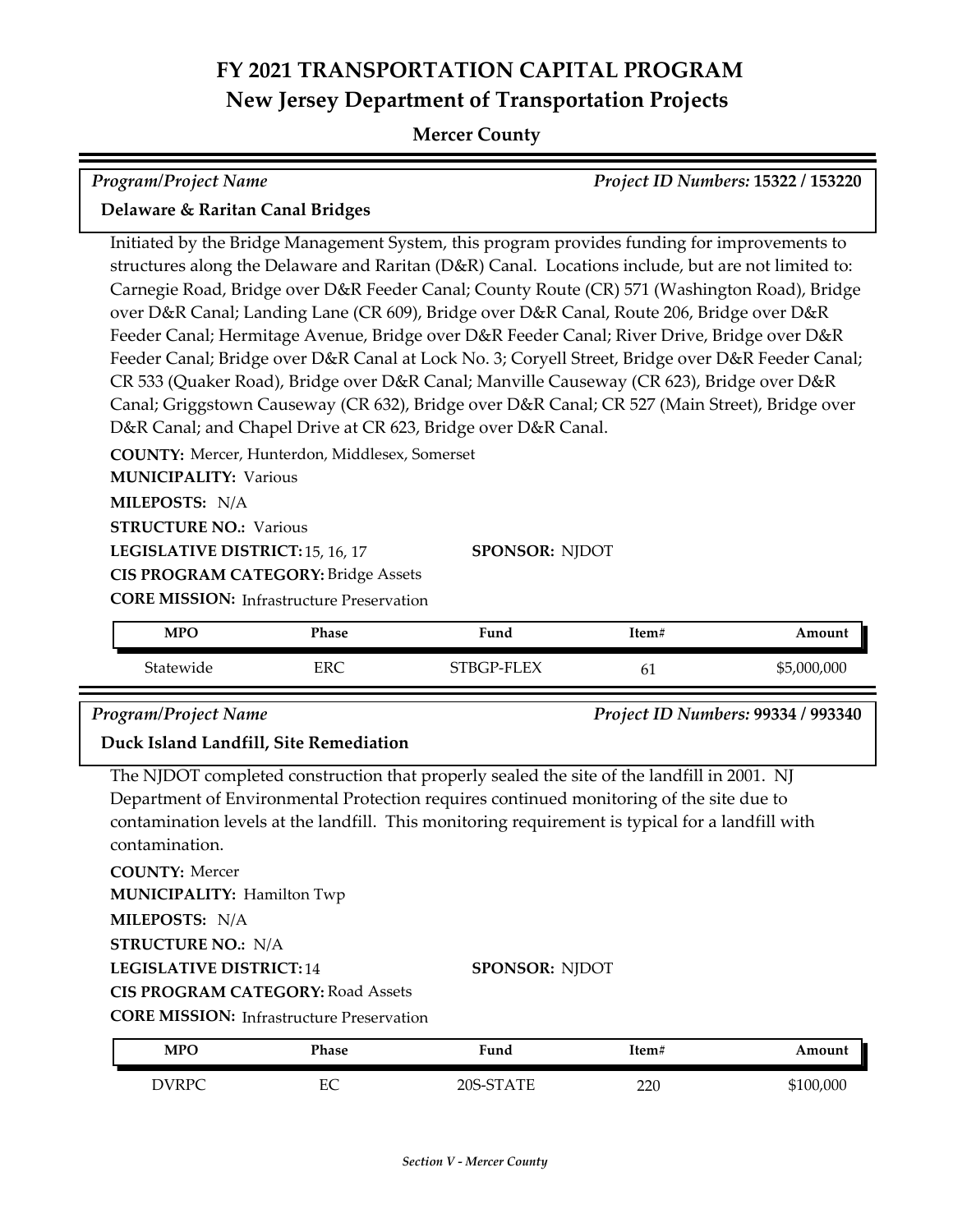#### **Mercer County**

| <b>Program/Project Name</b>                                                | Project ID Numbers: D1710 / 173920 |
|----------------------------------------------------------------------------|------------------------------------|
| Lincoln Ave/Chambers Street (CR 626), Bridge over Amtrak & Assunpink Creek |                                    |

Project will replace the Lincoln Avenue Bridge over Amtrak Northeast Corridor (NEC) rail line, an inactive rail yard, and Assunpink Creek. Proposed Improvements include the following listed: 1. Complete replacement of the structure to extend the life of the bridge, correct deficiencies, and meet current design requirements;

2. The structure will be replaced with steel multi-girders (structure depth of 51" and maximum girder spacing of 7');

3. The vertical profile and pier locations will be revised to provide the required horizontal and vertical clearance over the railroad tracks;

4. Standard 12-foot wide lanes, 8-foot wide shoulders, which can be used by bicyclists and as a standard bicycle lane, and 6-foot wide sidewalks for pedestrians on structure;

5. Architectural treatments, such as stone facing, veneer or form liners; galvanized and powder coated steel; aesthetic parapet or railing treatments; colored concrete; decorative lighting; etc. are also being considered.

No roadway widening is proposed. Easement agreements will be required for work that is performed outside of the existing right-of-way, such as grading and sidewalk repairs necessary to meet ADA compliance. Lincoln Avenue serves as an important connector across the aforementioned physical barriers and is the first crossing outside of the central business district of Trenton City. The structure, which was built in 1931 and reconstructed in 1965, was rated 'serious', or 3 on a 0 to 9 scale, with 9 being excellent condition and 0 being failed condition/closed facility. Despite its rating of 3, the bridge is still safe for travel. The rating is primarily due to the condition of the superstructure, which suffers from severely rusted steel throughout and large areas of spalled and delaminated concrete on the deck. The County performed short-term fixes on the structure including lighting, deck repairs and an asphalt overlay until the structure could be replaced.

**COUNTY:** Mercer **LEGISLATIVE DISTRICT:** 15 **MILEPOSTS:** 0.0-0.12 **STRUCTURE NO.:** 1100055 **MUNICIPALITY: Trenton City CORE MISSION:** Infrastructure Preservation **SPONSOR:** Mercer County **CIS PROGRAM CATEGORY:** Local System Support

| MPO          | Phase | :und               | 'tem#    | Amount      |
|--------------|-------|--------------------|----------|-------------|
| <b>DVRPC</b> | OЛ    | P-TRENTON:<br>3TBC | 70<br>΄Ο | \$4,230,000 |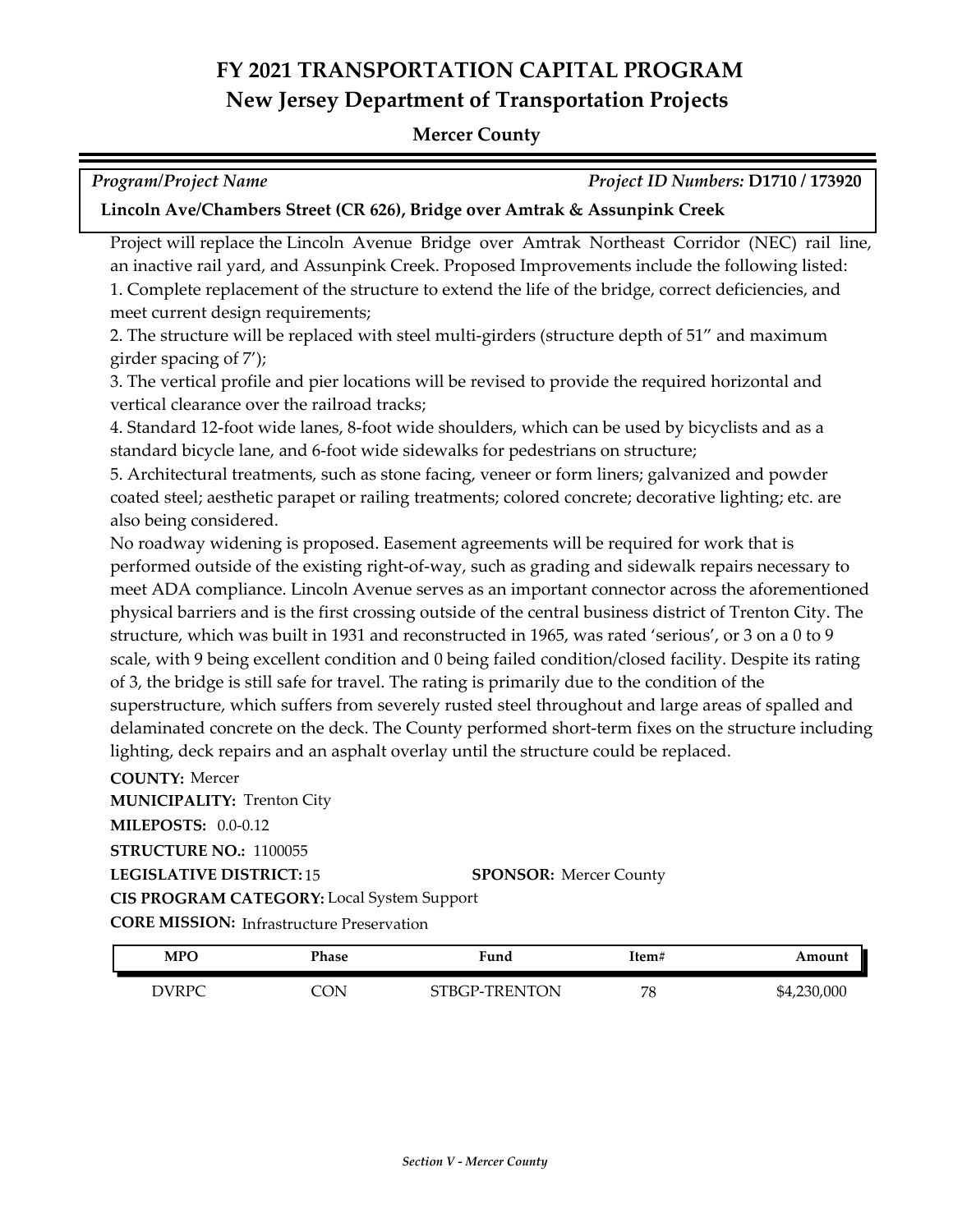### **Mercer County**

*Program/Project Name Project ID Numbers:* **D0412 / 048075**

#### **Mercer County Roadway Safety Improvements**

This program will provide for the installation of improved safety items including reflective pavement markings (including both striping and raised reflective markers), reflective object markers, reflective roadway delineators, guide rail, and other treatments that improve the overall safety and visibility of various roadways in the county.

| <b>COUNTY: Mercer</b>                             |                               |
|---------------------------------------------------|-------------------------------|
| <b>MUNICIPALITY: Various</b>                      |                               |
| <b>MILEPOSTS: N/A</b>                             |                               |
| <b>STRUCTURE NO.: N/A</b>                         |                               |
| <b>LEGISLATIVE DISTRICT: Various</b>              | <b>SPONSOR: Mercer County</b> |
| <b>CIS PROGRAM CATEGORY:</b> Local System Support |                               |
| <b>CORE MISSION: Safety</b>                       |                               |

| <b>MPO</b> | Phase             | Fund                     | Item#    | Amount    |
|------------|-------------------|--------------------------|----------|-----------|
| DVRPC      | ᄄ<br>CC<br>$\sim$ | TRENTON<br>™Rt<br>.<br>. | o٢<br>ია | \$800,000 |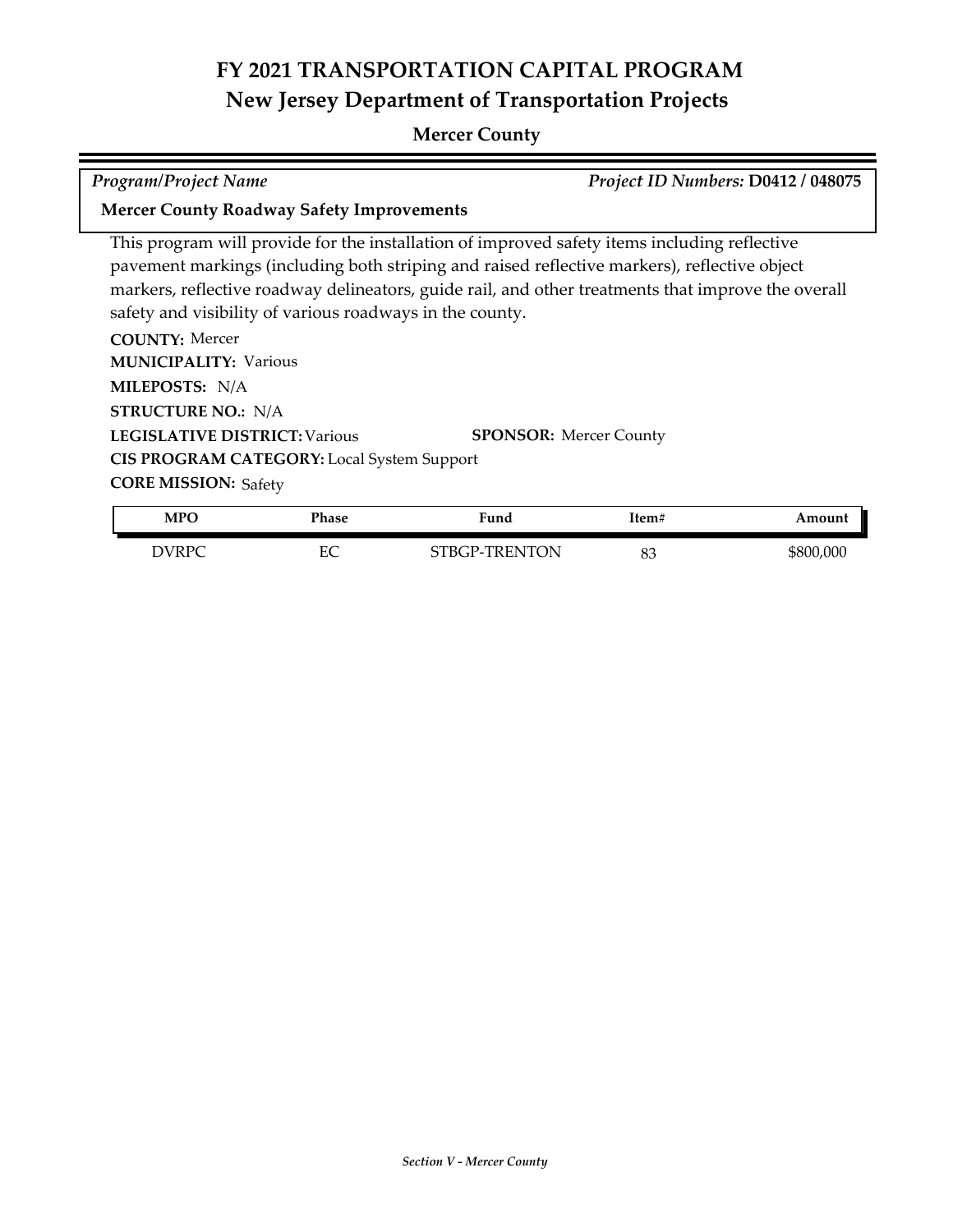#### **Mercer County**

*Program/Project Name Project ID Numbers:* **17419 / 174190**

#### **Route 1, Alexander Road to Mapleton Road**

Improvements will help relieve congestion at Route 1 from the "Dinky" railroad bridge to approximately Plainsboro Road by increasing the number of travel lanes from 3 to 4 lanes per direction on Route 1; provide shoulders, deceleration lanes, acceleration lanes, and turn lanes along the corridor for turning vehicles; widen Washington Road at Route 1 to relocate the merge of the 2 lane circle into a single Washington Road lane out of the intersection; increase the Route 1 southbound to Fisher Place jughandle turn; modify existing 3-phase signal at Route 1 and Harrison St. intersection to a 2-phase signal; and provide a Route 1 cross section with 4 lanes per direction at the Millstone River Bridge. This project in West Windsor (Mercer County) and Plainsboro (Middlesex County) is a derivative of the former Rt. 1/CR 571 Penns Neck project (DB #031). The magnitude and scope of work for the Rt. 1 Alexander Rd to Mapleton Rd project is greatly reduced from the Penns Neck project (\$150 M vs. \$35 M).

**COUNTY:** Mercer, Middlesex

**MUNICIPALITY: West Windsor Twp, Plainsboro** 

**MILEPOSTS:** 10.8 - 12.07

**STRUCTURE NO.:** 1103155

LEGISLATIVE DISTRICT: 14, 15

**SPONSOR:** NJDOT

**CIS PROGRAM CATEGORY:** Congestion Relief

**CORE MISSION:** Mobility and Congestion Relief

| MPO          | Phase | Fund      | Item# | Amount      |
|--------------|-------|-----------|-------|-------------|
| <b>DVRPC</b> | DES   | 20S-STATE | 278   | \$1,750,000 |
| <b>NJTPA</b> | DES   | 20S-STATE | 278A  | \$1,250,000 |

#### *Program/Project Name Project ID Numbers:* **16336 / 163360**

#### **Route 1B, Bridge over Shabakunk Creek**

Initiated by the Bridge Management System, this project will replace the structurally deficient and functionally obsolete bridge, built in 1928.

**COUNTY:** Mercer

**MUNICIPALITY: Lawrence Twp** 

**MILEPOSTS:** 1.51

**STRUCTURE NO.:** 1102150

**LEGISLATIVE DISTRICT:** 15

**CIS PROGRAM CATEGORY:** Bridge Assets

**CORE MISSION:** Infrastructure Preservation

| <b>MPO</b>   | Phase | Fund      | Item#    | Amount      |
|--------------|-------|-----------|----------|-------------|
| <b>DVRPC</b> | DES   | 20S-STATE | 27Q<br>ت | \$2,000,000 |

**SPONSOR:** NJDOT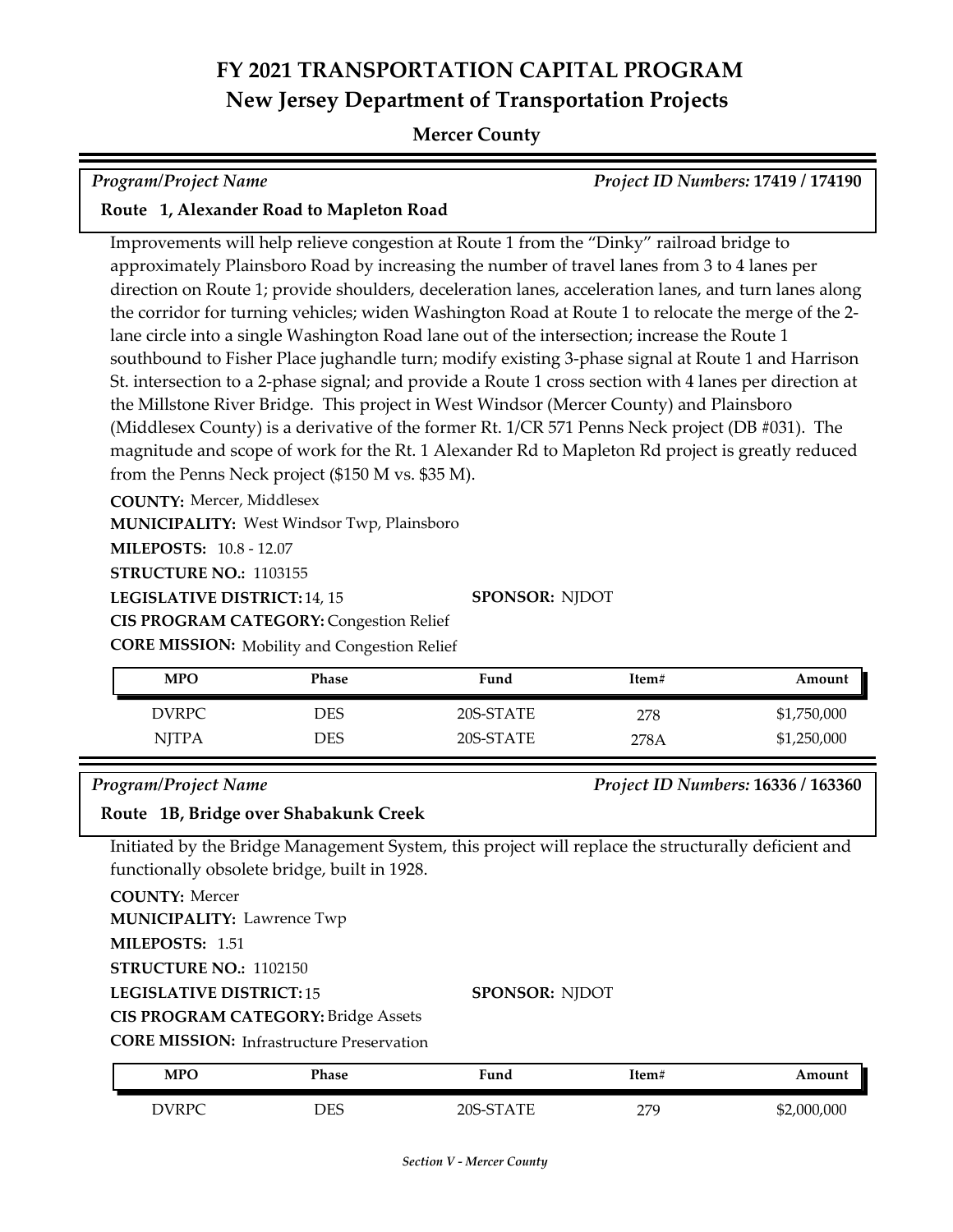| Program/Project Name                        |                                                  |                                                                                                 | Project ID Numbers: 15374 / 153740 |                                    |  |
|---------------------------------------------|--------------------------------------------------|-------------------------------------------------------------------------------------------------|------------------------------------|------------------------------------|--|
| Route 33, Cleveland Avenue to Paxson Avenue |                                                  |                                                                                                 |                                    |                                    |  |
|                                             |                                                  | Initiated from the Pavement Management System, this project will resurface within the project   |                                    |                                    |  |
| limits.                                     |                                                  |                                                                                                 |                                    |                                    |  |
| <b>COUNTY: Mercer</b>                       |                                                  |                                                                                                 |                                    |                                    |  |
|                                             | MUNICIPALITY: Trenton City, Hamilton Twp         |                                                                                                 |                                    |                                    |  |
| <b>MILEPOSTS: 1.4-5.0</b>                   |                                                  |                                                                                                 |                                    |                                    |  |
| <b>STRUCTURE NO.: N/A</b>                   |                                                  |                                                                                                 |                                    |                                    |  |
| LEGISLATIVE DISTRICT: 15, 14                |                                                  | <b>SPONSOR: NJDOT</b>                                                                           |                                    |                                    |  |
|                                             | <b>CIS PROGRAM CATEGORY: Road Assets</b>         |                                                                                                 |                                    |                                    |  |
|                                             | <b>CORE MISSION: Infrastructure Preservation</b> |                                                                                                 |                                    |                                    |  |
| <b>MPO</b>                                  | Phase                                            | Fund                                                                                            | Item#                              | Amount                             |  |
| <b>DVRPC</b>                                | <b>CON</b>                                       | 20S-NHPP                                                                                        | 20                                 | \$7,000,000                        |  |
|                                             |                                                  |                                                                                                 |                                    |                                    |  |
| <b>Program/Project Name</b>                 |                                                  |                                                                                                 |                                    | Project ID Numbers: 16339 / 163390 |  |
|                                             | Route 130, Bridge over Millstone River           |                                                                                                 |                                    |                                    |  |
|                                             |                                                  | Initiated by the Bridge Management System, this project will replace the structurally deficient |                                    |                                    |  |
| bridge, built in 1936.                      |                                                  |                                                                                                 |                                    |                                    |  |
| <b>COUNTY: Mercer, Middlesex</b>            |                                                  |                                                                                                 |                                    |                                    |  |
|                                             | MUNICIPALITY: East Windsor Twp, Cranbury Twp     |                                                                                                 |                                    |                                    |  |
| MILEPOSTS: 70.04                            |                                                  |                                                                                                 |                                    |                                    |  |
| STRUCTURE NO.: 1123153                      |                                                  |                                                                                                 |                                    |                                    |  |
| <b>LEGISLATIVE DISTRICT:14</b>              |                                                  | <b>SPONSOR: NJDOT</b>                                                                           |                                    |                                    |  |
|                                             | <b>CIS PROGRAM CATEGORY: Bridge Assets</b>       |                                                                                                 |                                    |                                    |  |
|                                             | <b>CORE MISSION:</b> Infrastructure Preservation |                                                                                                 |                                    |                                    |  |
| <b>MPO</b>                                  | Phase                                            | Fund                                                                                            | Item#                              | Amount                             |  |